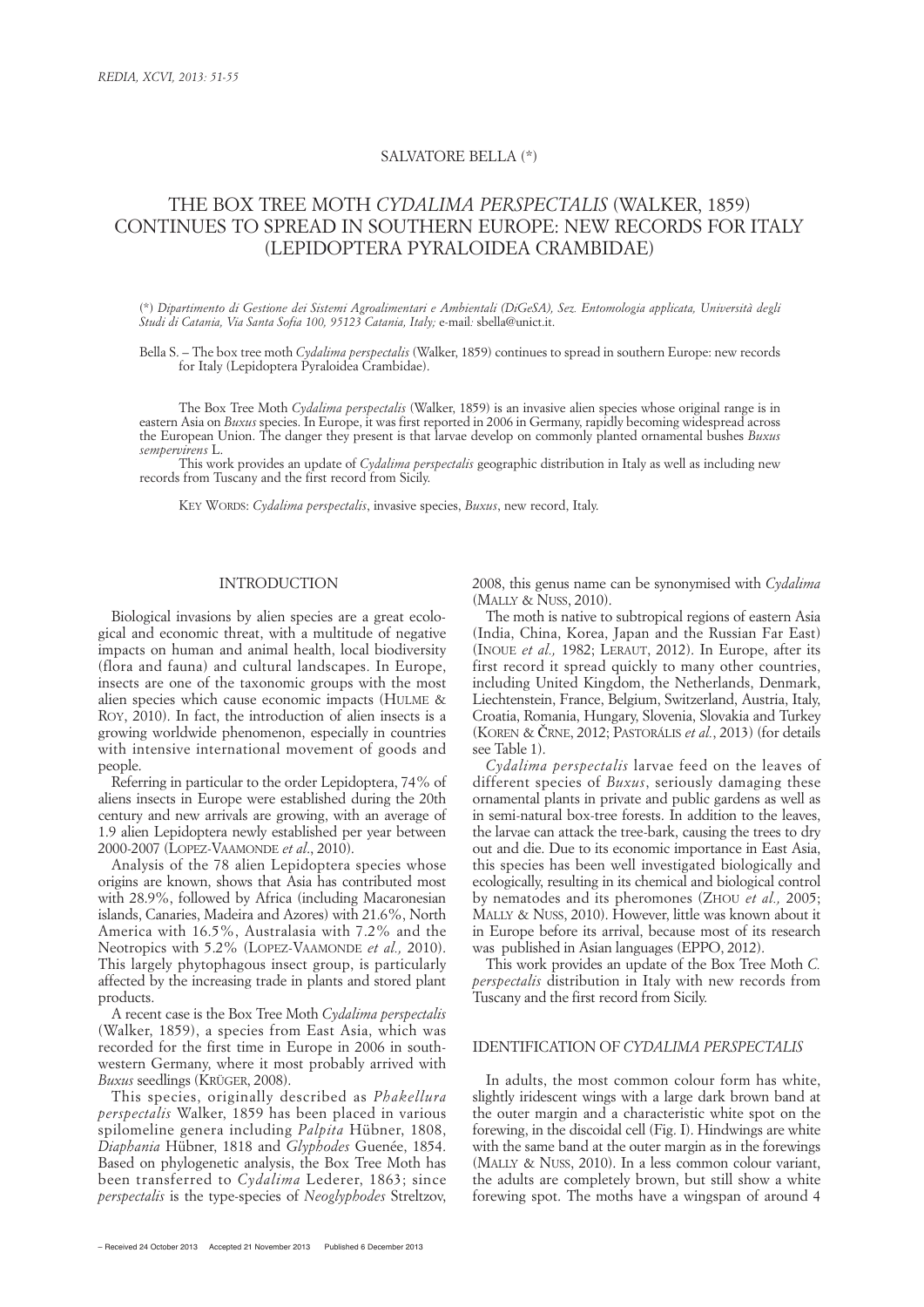| Country                 | Year of discovery | References                                      |  |
|-------------------------|-------------------|-------------------------------------------------|--|
| Switzerland             | 2007              | <b>BILLEN, 2007</b>                             |  |
| Germany                 | 2006              | KRÜGER, 2008                                    |  |
| Netherlands             | 2007              | MUUS et al., 2009                               |  |
| Austria                 | 2008              | RODELAND, 2009                                  |  |
| France                  | 2008              | FELDTRAUER et al., 2009                         |  |
| United Kingdom, Ireland | 2008              | MITCHELL, 2009                                  |  |
| Liechtenstein           | 2010              | <b>SLAMKA, 2010</b>                             |  |
| Belgium                 | 2010              | CASTEELS et al., 2011; DE PRINS & STEEMAN 2011  |  |
| Italy                   | 2010              | FEI, 2012a                                      |  |
| Hungary                 | 2011              | SÁFIÁN & HORVÁTH, 2011; SZABOLCS & BÁLINT, 2011 |  |
| Czech Republic          | 2011              | <b>ŠUMPICH, 2011</b>                            |  |
| Romania                 | 2011              | SZÉKELY et al., 2011                            |  |
| Slovenia                | 2008              | <b>SELJAK, 2012</b>                             |  |
| Turkey                  | 2011              | HIZAL et al., 2012                              |  |
| Croatia                 | 2012              | KOREN & RNE, 2012                               |  |
| Slovakia                | 2013              | PASTORÁLIS et al., 2013                         |  |

*Table 1* – Countries, year of discovery and references of *Cydalima perspectalis* in Europe.

Denmark 2013 HOBERN, 2013

cm, they are good flyers and can reach a lifespan of up to two weeks.

Eggs are laid on the leaves of the host plant in groups of 5-20, coated with a translucent jelly (LEUTHARDT & BAUR, 2013). When first laid, the eggs are pale yellow, but close to hatching, the black heads of the larvae are visible. The light green larvae are characterized by black stripes with white dots and hairs and a shiny black head; in the last larval stage they can reach a length of up to 4 cm (CABI, 2013).

The pupae are between 1.5 and 2.0 cm long. Initially green with dark stripes on the dorsal surface, towards the end of pupation they turn brown with a dark pattern corresponding to the brown wing borders of the adult. They are concealed in a cocoon of white silk spun among the leaves and twigs (KORYCINSKA & EYRE, 2009).

# HOST PLANT

The host plants of *Cydalima perspectalis* are *Buxus* spp.: *B. sempervirens* L., *B. microphylla* Siebold & Zucc., *B. sinica* (Rehder & E. H. Wils.) M. Cheng and *B. colchica* Pojark (Buxaceae). In its origin countries, it has also been reported on *Euonymus japonicus* Thunb., *E. alata* (Thunb.) Siebold (Celastraceae), *Ilex purpurea* Hassk. (Aquifoliaceae), *Pachysandra terminalis* Siebold & Zucc. and *Murraya paniculata* (L.) Jack (Rutaceae) where larvae feed on leaves and are considered serious defoliators (KORYCINSKA & EYRE, 2009; WANG, 2008); there are no current reports of these plant species being attacked in Europe (CABI, 2013).

The genus *Buxus* encompasses about 100 species, distributed in two major centers of diversity (Caribbean-



Fig. I – *Cydalima perspectalis*, adult.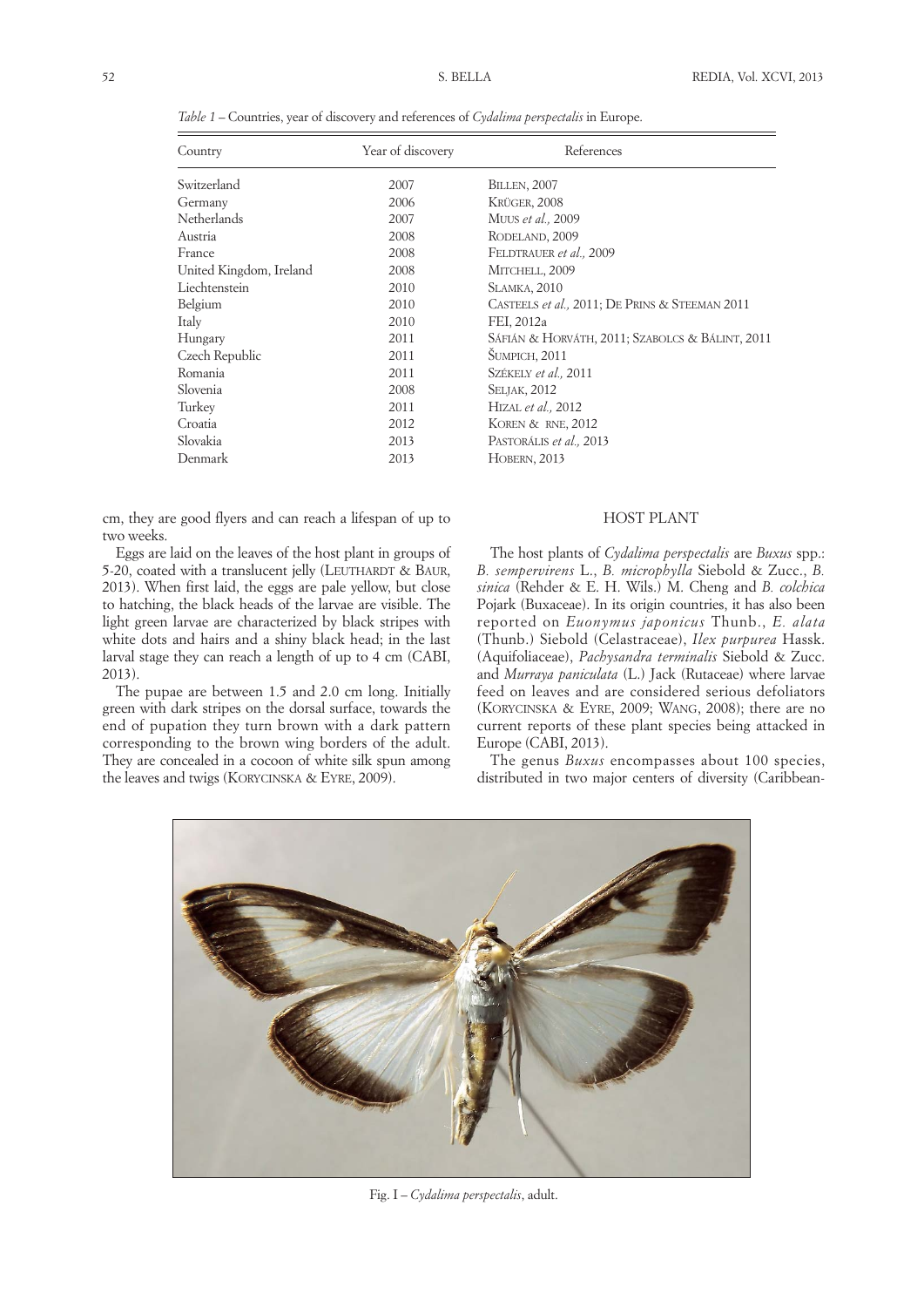Latin America and East Asia) and a minor one (Africa). The Asian section (*Eubuxus*) includes the "Mediter ranean" taxa *Buxus sempervirens* and *Buxus balearica* Lam. *B. sempervirens* is an evergreen tree or shrub, that occurs in a large part of Europe (Portugal, Spain, France, United Kingdom, Ireland, Germany, Belgium, Luxembourg, Switzerland, Austria, Italy, Slovenia, Croatia, Montenegro, Macedonia, Albania, Serbia, Kosovo, Greece, Turkey). It lives in the wild in different habitats, in open garigues and forest areas (DI DOMENICO *et al.,* 2011).

In most parts of the Euro-Mediterranean region, *Buxus* spp. are also popular ornamental shrubs for garden and parks being extensively grown in nurseries and traded as potted plants or cuttings which confers on them a certain economic importance. *Cydalima perspectalis* may present a particularly serious threat to historical gardens, in which the box tree is commonly used as an important horticultural design plant (EPPO, 2012; SELJAK, 2012).

A recent study investigated the oviposition choice and larval food preference and performance on five commonly used European box-tree varieties: *B. sempervirens* 'Sempervirens', *B. s.* 'Rotundifolia', *B. s.* 'Argenteo variegata', *B. s.* 'Aureovariegata' and *B. microphylla* 'Faulkner'. The study showed that females prefer the variety 'Rotundifolia' for oviposition, but revealed no differences in larval growth rate and survival on the five varieties. However, a strong seasonal variation in larval performance was found, the spring generation growing faster than the autumn generation (LEUTHARDT & BAUR, 2013).

### DISTRIBUTION IN ITALY

In Italy, *Cydalima perspectalis* was first officially reported in the Lombardia region in Como province, in 2011 (GRIFFO *et al.,* 2012; TANTARDINI *et al.,* 2012). Very probably, the moth arrived there through Switzerland and is now spreading across the northern part of the region (Lecco and Varese provinces) (APFV, 2012).

Records of this species had already been available for the Veneto region (Padova and Vicenza provinces) since 2010 on national observers' websites (FEI, 2012a; STRAZZABOSCO, 2013). In 2012, it was also found in Friuli Venezia Giulia (Pordenone province) (GOVERNATORI, 2013), in Emilia Romagna (Reggio Emilia and Ravenna provinces) (FEI, 2012b; UHL & WÖLFLING, 2013), Tuscany (Pistoia province) (CESPEVI, 2012; VANARELLI *et al.,* 2013) and in Marche (Pesaro Urbino province) (FEI, 2013) (Fig. II).

#### NEW FINDING SITES

Larvae of *Cydalima perspectalis* were observed on plants of *Buxus sempervirens* 'Rotundifolia' in two Eastern Sicily locations: Aci Castello, m 44 a.s.l. (37°32'44"N; 15°08'10"E) and Catania, m 33 a.s.l. (37°32'17"N; 15°07'12"E), in Catania province. They were registered in nurseries from the beginning of April to the first week of May 2013. Larvae infested the young shoots of plants with damage on leaves and death of parts of the attacked plants.

Mature larvae and coconut were brought to the laboratory to the Department of Agri-food and Environmental Systems Management, University of Catania, for subsequent observation: 19 adults were obtained, respectively 11 females and 8 males. Only one specimen presented the completely brown colour variant.

The attacked Sicilian plants were imported from



Fig. II – Distribution of *Cydalima perspectalis* in Italy.

another nursery in (Pistoia) Tuscany which broadens the moth distribution for this region.

# CONCLUSIVE REMARKS

*Buxus* is an economically important ornamental plant grown in nurseries, public gardens, historical parks and private gardens. Data available on the trade of *Buxus* plants provided by the Netherlands, Germany and Italy, show large increases in its importation in recent years, mainly from China (EPPO, 2012).

The newly established *Cydalima perspectalis* in Europe could represent a serious problem for landscaping and nursery production. It has been shown that the moth feeds on all of the most frequently planted box-tree species and varieties in Central Europe, suggesting that its dispersal across Europe is not limited by food resources (LEUTHARDT & BAUR, 2013). A climate model of the potential distribution of *C. perspectalis* in Europe suggests that the species will likely continue its spread across Europe, except for Northern Fenno-Scandinavia and high mountain regions (NACAMBO *et al.,* 2013).

The species frequently impacts on the quality of ornamental plants and leads to economic losses. Moreover, it seems to have a potentially important ecological impact: it caused significant damage to large areas (> 100 ha) of naturally growing box tree forests in Switzerland during one single summer (LEUTHARDT & RAMIN, 2011) and could threaten wild *Buxus* in Europe. In Italy, *B. sempervirens* is already suffering from fragmented distribution and population size reduction (DI DOMENICO *et al.,* 2011) and could be more prone to pest attacks.

The rapid colonization of European countries by the invasive moth is giving rise to a strong need to study its biology, ecology and population dynamics with a view to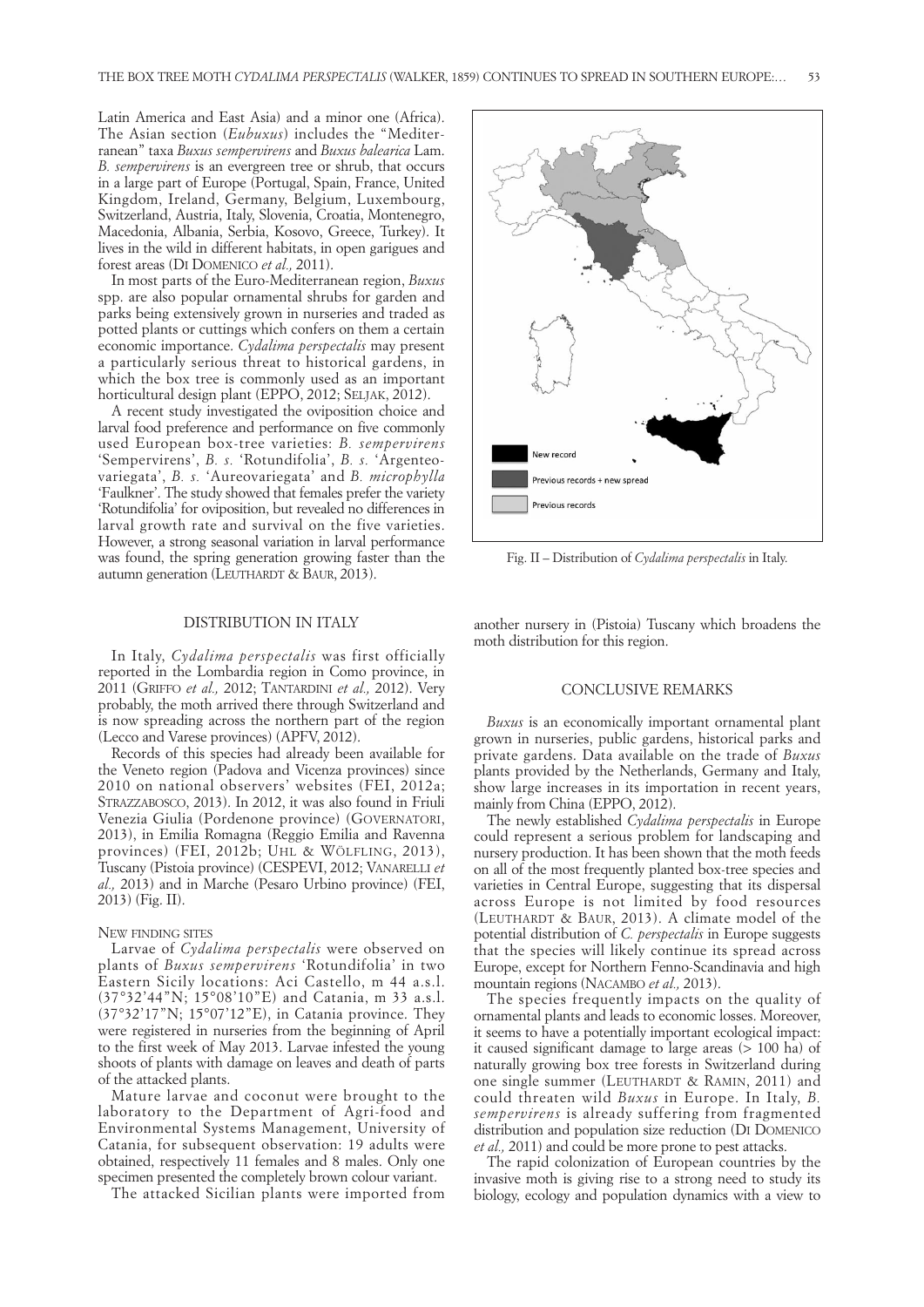better understanding its potential distribution and possible impact on both ornamental and natural box tree populations to assess effective management.

Recently, laboratory experiments have indicated the susceptibility of *C. perspectalis* larvae to baculovirus *Anagrapha falcifera* nucleopolyhedrovirus (AnfaNPV) as a new opportunity to control this pest (ROSE *et al.,* 2013).

However, the new finding in Sicily on infested plants imported from a region where the insect was already present, not only confirms once again that the ornamental pathway is the most important for alien arthropods in Europe (RABITSCH, 2010), but also emphasizes the need for controls and inspections of traded goods as a preventive management method.

#### ACKNOWLEDGEMENTS

I thank very much Paola Giambertone (Sesto San Giovanni, Italy) for her collaboration during the collection of samples.

### **REFERENCES**

- APFV, 2012 Cydalima perspectalis *(Piralide del bosso).* Il Laboratorio Fitopatologico. Aggiornamenti Fitopatologici (Associazione dei Produttori Florovivaisti Varesini), 4: 1-4.
- BILLEN W., 2007 Diaphania perspectalis *(Lepidoptera: Pyralidae) - a new moth in Europe.* - Mitteilungen der Entomologischen Gesellschaft Basel, 57 (2/4): 135-137.
- CABI, 2013 Cydalima perspectalis (*Box tree moth*). http://www.cabi.org/isc/?compid=5&dsid=118433&loa dmodule=datasheet&page=481&site=144 [accessed 02.10.2013].
- CASTEELS H., WITTERS J., VANDIERENDONCK S., VAN REMOORTERE L., 2011 – *First report of* Cydalima perspectalis *(Lepidoptera: Crambidae) in Belgium*. - 63 rd International Symposium on Crop Protection (poster presentation).
- CESPEVI, 2012 Centro Sperimentale per il Vivaismo (Ce.Spe.Vi.). - www.cespevi.it [accessed 08.09.2013].
- DE PRINS W., STEEMAN C., 2011 *Catalogue of the Lepidoptera of Belgium*. -
- http://webh01.ua.ac.be/vve/Checklists/Lepidoptera/Lep main.htm [accessed 15.10.2013].
- DI DOMENICO F., LUCCHESE L., MAGRI D., 2011 *Late glacial and holocene history of* Buxus sempervirens *L. in Italy*. - Annali di Botanica, 1: 45-58.
- EPPO, 2012 EPPO Technical Document No. 1061, EPPO Study on the Risk of Imports of Plants for Planting. EPPO Paris.
- FEI, 2012a *Forum Entomologi Italiani*. http://www. entomologiitaliani.net/public/forum/phpBB3/viewtopic .php?f=113&t=38922&hilit=cydalima [accessed 04.09.2013].
- FEI, 2012b *Forum Entomologi Italiani*. http://www. entomologiitaliani.net/public/forum/phpBB3/viewtopic .php?f=113&t=38824&hilit=cydalima [accessed 23.09.2013].
- FEI, 2013 *Forum Entomologi Italiani*. http://www. entomologiitaliani.net/public/forum/phpBB3/viewtopic .php?f=113&t=47901&hilit=cydalima [accessed 02.09.2013].
- FELDTRAUER J.F., FELDTRAUER J.J., BRUA C., 2009 *Premiers signalements en France de la Pyrale du buis*

Diaphania perspectalis (Walker, 1859), *espèce exotique envahissante s'attaquant aux buis (Lepidoptera, Crambidae).* - Bulletin de la Société entomologique de Mulhouse, 65: 55-58.

- GOVERNATORI G., 2013 *La piralide del bosso* (Cydalima perspectalis) *in Friuli Venezia Giulia.* - Notiziario Ersa, 1: 35-37.
- GRIFFO R., CESARONI C., DESANTIS M., 2012 *Organismi nocivi introdotti in Italia nell'ultimo triennio.* - Informatore Agrario, 68 (25): 61-63.
- HIZAL E., KOSE M., YESIL C., KAYNAR D., 2012 *The New Pest* Cydalima perspectalis *(Walker, 1859) (Lepidoptera: Crambidae) in Turkey*. - Journal of Animal and Veterinary Advances, 11 (3): 400-403.
- HOBERN D., 2013 Cydalima perspectalis *(Walker, 1859).* http://www.flickr.com/photos/dhobern/9418970083/ [accessed 18.11.2013].
- HULME P.E., ROY D.B., 2010 DAISIE *and arthropod invasions in Europe p. 1-3.* In: Roques A. et al. (Eds), Alien terrestrial arthropods of Europe. – BioRisk, 4(1).
- INOUE H., 1982 *Pyralidae*. In: Inoue H., Sugi S., Kuroko H., Moriuti S. & Kawabe A. (eds): Moths of Japan 1, 2. Kodansha, Tokyo, pp. 307-404 (vol. 1), 223-254; pls 36- 48, 228, 296-314 (vol. 2).
- KOREN T., ČRNE M., 2012 *The first record of the box tree moth*, Cydalima perspectalis *(Walker, 1859) (Lepidoptera, Crambidae) in Croatia*. - Natura Croatica, 21 (2): 507-510.
- KORYCINSKA A., EYRE D., 2009 *Box tree caterpillar*, Diaphania perspectalis. FERA Plant pest fact-sheet. http://www.fera.defra.gov.uk/ plants/plantHealth/pests Diseases/documents/boxTree-Caterpillar.pdf [accessed 28.09.2013].
- KRÜGER E.O., 2008 Glyphodes perspectalis *(Walker, 1859) – neu für die Fauna Europas (Lepidoptera: Crambidae)*. - Entomologische Zeitschrift, 118 (2): 81- 83.
- LERAUT P., 2012 *Moths of Europe Zygaenids, Pyralids 1*, Volume 3, Nap. Editions, 600 pp.
- LEUTHARDT F.L.G., BAUR B., 2013 *Oviposition preference and larval development of the invasive moth* Cydalima perspectalis *on five European box-tree varieties*. - Journal of Applied Entomology, 137: 437-444.
- LEUTHARDT F.L.G., RAMIN S., 2011 *The Box-Tree Pyralid* Diaphania perspectalis - *Occurrence, Dispersal and Impact of an Invasive Species in Switzerland*. - Jahrbuch der Baumpflege, 255-260.
- LOPEZ-VAAMONDE C., AGASSIZ D., AUGUSTIN S., DE PRINS J., DE PRINS W., GOMBOC S., IVINSKIS P., KARSHOLT O., KOUTROUMPAS A., KOUTROUMPA F., LAŠT VKA Z., MARABUTO E., OLIVELLA E., PRZYBYLOWICZ L., ROQUES A., RYRHOLM N., ŠEFROVÁ H., ŠIMA P., SIMS I., SINEV S., SKULEV B., TOMOV R., ZILLI A., LEES D., 2010 – *Lepidoptera,* chapter 11, p. 603-668. In: Roques A. et al. (Eds), Alien terrestrial arthropods of Europe. BioRisk, 4 (2).
- MALLY R., NUSS M., 2010 *Phylogeny and nomenclature of the box tree moth,* Cydalima perspectalis *(Walker, 1859) comb. n., which was recently introduced into Europe (Lepidoptera: Pyraloidea: Crambidae: Spilomelinae).* - European Journal of Entomology, 107: 393-400.
- MITCHELL A., 2009 *Box tree moth* Diaphania perspectalis (Walk.) *– a new pyralid moth to Britain and Ireland.* - Atropos, 36: 17-18.
- MUUS T.S.T., HAAFTEN E.-J. VAN, DEVENTER L.J. VAN, 2009 – *De buxusmot* Palpita perspectalis *(Walker) in Nederland (Lepidoptera: Crambidae*). - Entomologische Berichten, 69 (2): 66-67.